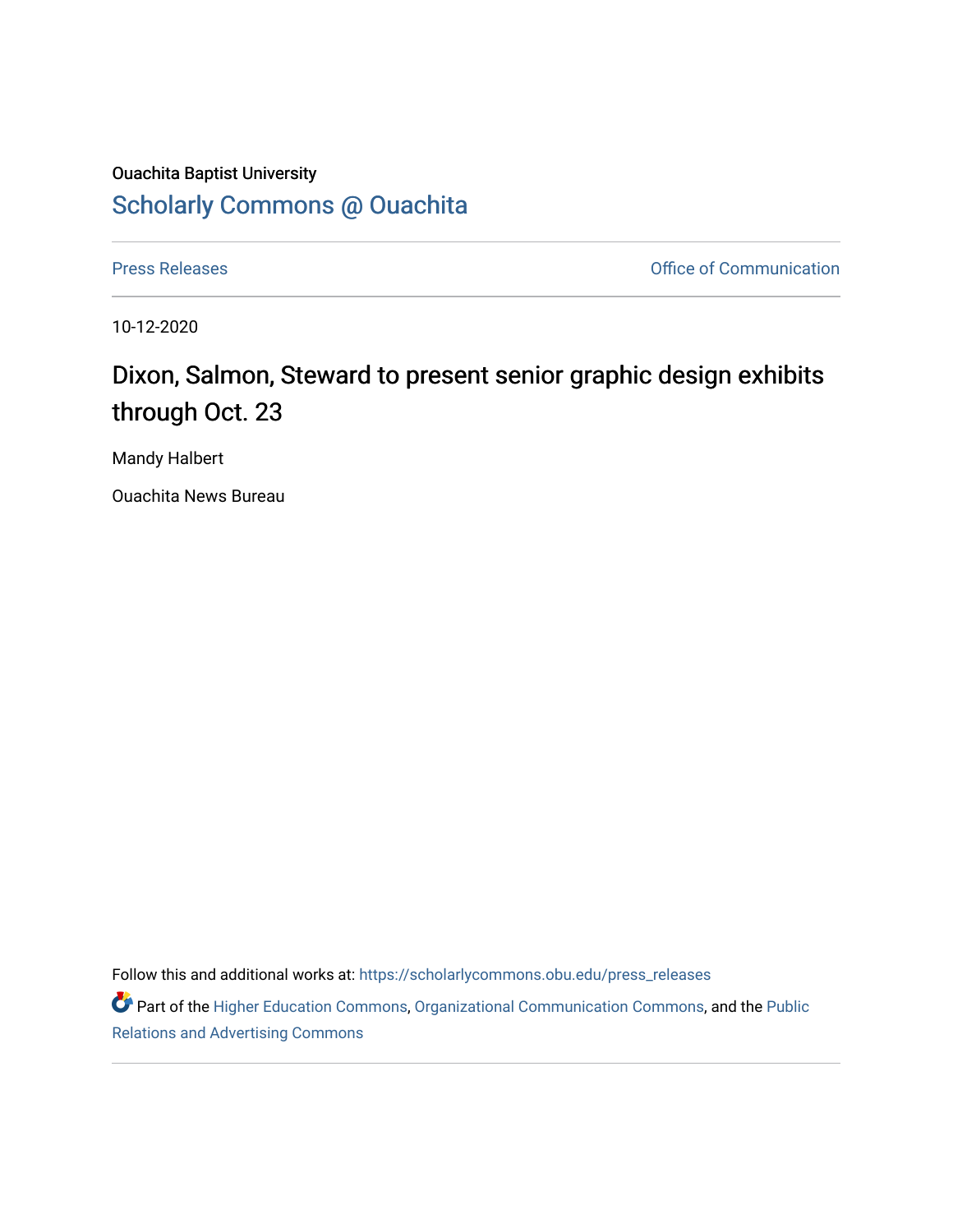

## For immediate release

**Dixon, Salmon, Stewart to present senior graphic design exhibits through Oct. 23**



*By Mandy Halbert* October 12, 2020 For more information, contact OBU's news bureau at [newsbureau@obu.edu](mailto:newsbureau@obu.edu) or (870) 245-5206

ARKADELPHIA, Ark. – Ouachita Baptist University's School of Fine Arts will host the senior exhibits of Samantha Dixon, Josh Salmon and Mackenzie Stewart beginning Monday, Oct. 12, through Friday, Oct. 23, in the Rosemary Gossett Adams Gallery on the second floor of Moses-Provine Hall. While the artists will forgo receptions and gallery talks due to COVID-19, the exhibits are free and open to the public for viewing.

Dixon, a senior graphic design major from Arkadelphia, Ark., will present her exhibit "It's Not a Dumb Idea;" Salmon, a senior graphic design and music industry double major from Spring, Texas, will present his work in "Negative Space;" and Stewart, a senior graphic design major from Hurst, Texas, will present "Passion Project." The exhibits showcase a collection of works created during their time at Ouachita in order to demonstrate understanding and growth in their design skills.

"Ouachita has shaped me a lot as an artist, not only through learning more about graphic design, but also through the critiquing process," Salmon said. "The professors here are all willing to give students the feedback they need – though, not always the feedback they want – which creates an atmosphere for



*Picture 1* Samantha Dixon